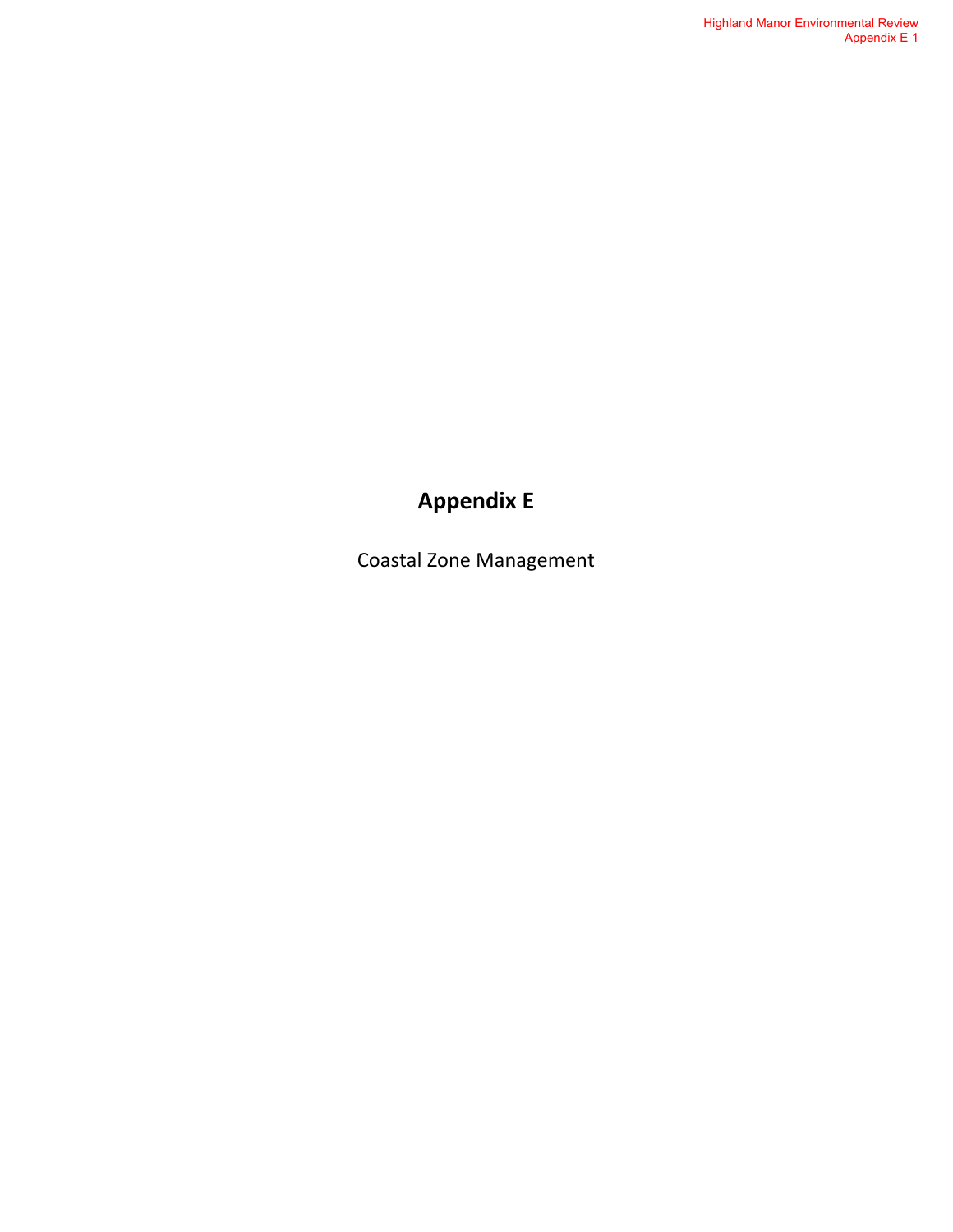

# 1325 Jefferson Ave

Highland Manor Distance to Coast



Map data @2020 Google, INEGI 100 mi l



# 1325 Jefferson Ave

Havre, MT 59501



G8Q3+FW Havre, Montana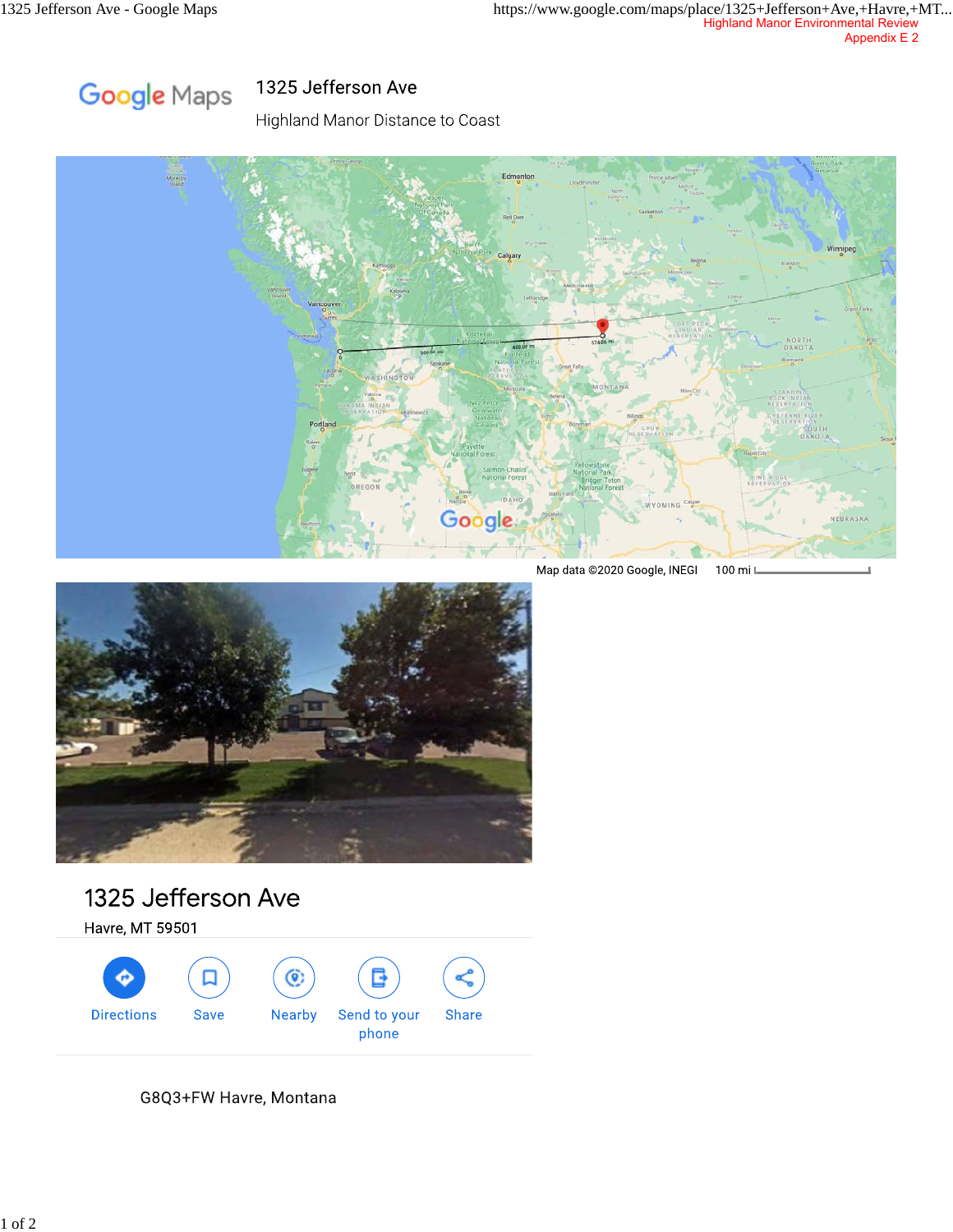Photos

Measure distance Total distance: 574.06 mi (923.87 km)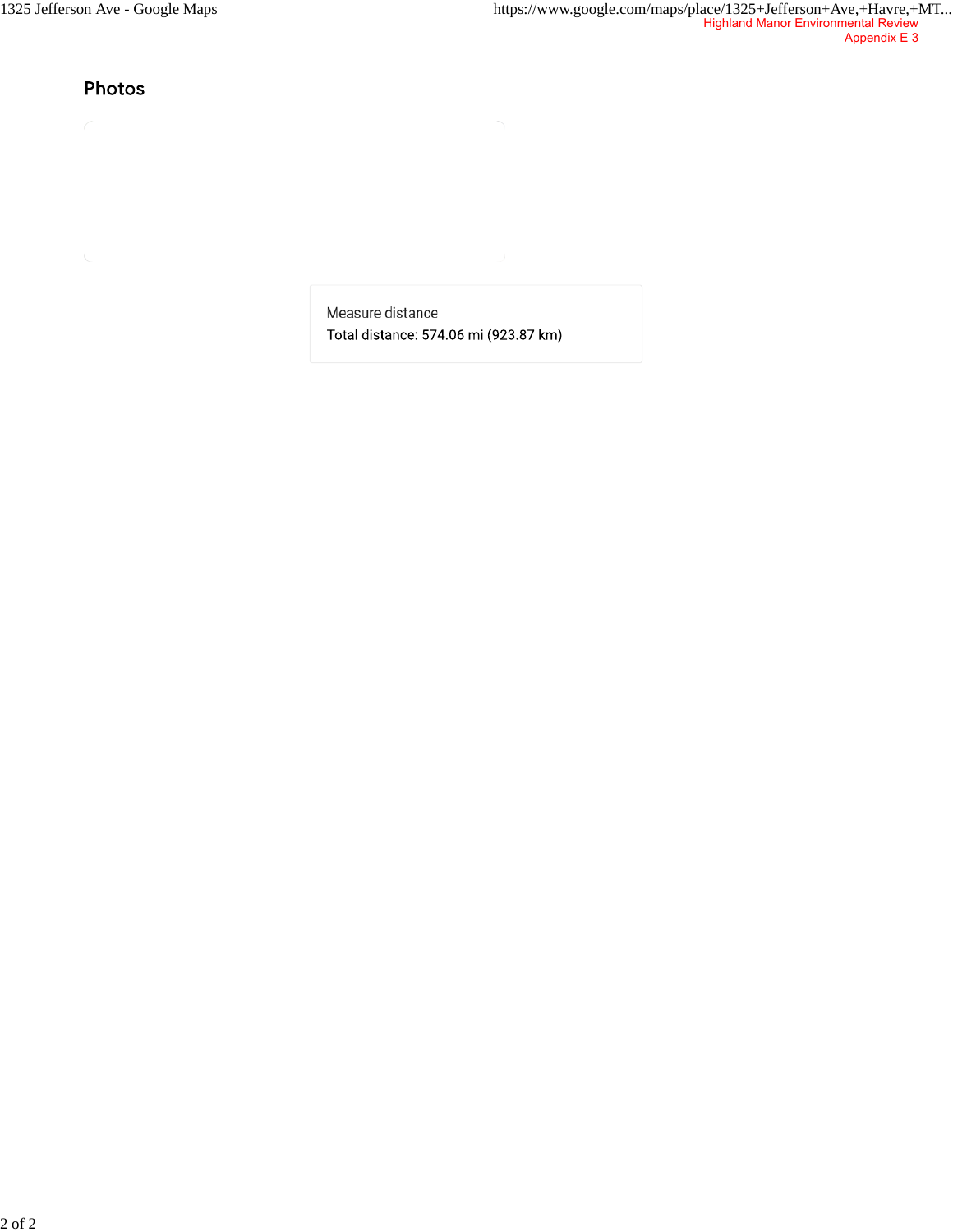## **Coastal Zone Management Act (CEST and EA) – PARTNER**

[https://www.hudexchange.info/environmental-review/coastal-zone-managementh](https://www.hudexchange.info/environmental-review/coastal-zone-management)

| Alabama           | Florida         | Louisiana     | Mississippi                        | Ohio               | <b>Texas</b>     |
|-------------------|-----------------|---------------|------------------------------------|--------------------|------------------|
| Alaska            | Georgia         | <b>Maine</b>  | New Hampshire                      | Oregon             | Virgin Islands   |
| American<br>Samoa | Guam            | Maryland      | New Jersey                         | Pennsylvania       | Virginia         |
| California        | Hawaii          | Massachusetts | <b>New York</b>                    | <b>Puerto Rico</b> | Washington       |
| Connecticut       | <b>Illinois</b> | Michigan      | <b>North Carolina</b>              | Rhode Island       | <b>Wisconsin</b> |
| <b>Delaware</b>   | Indiana         | Minnesota     | <b>Northern</b><br>Mariana Islands | South Carolina     |                  |

Projects located in the following states must complete this form.

## **1. Is the project located in, or does it affect, a Coastal Zone as defined in your state Coastal Management Plan?**

- ☐Yes *Continue to Question 2.*
- ☒☐No *If the RE/HUD agrees with this recommendation, the review is in compliance with this section. Continue to the Worksheet Summary below. Provide a map showing that the site is not within a Coastal Zone.*

### **2. Does this project include activities that are subject to state review**?

- ☐Yes *Continue to Question 3.*
- $\square$ No  $\rightarrow$  If the RE/HUD agrees with this recommendation, the review is in compliance with this *section. Continue to the Worksheet Summary below. Provide documentation used to make your determination.*
- **3. Has this project been determined to be consistent with the State Coastal Management Program**?  $\Box$  Yes, with mitigation.  $\rightarrow$  The RE/HUD must work with the State Coastal Management *Program to develop mitigation measures to mitigate the impact or effect of the project.*

 $\Box$  Yes, without mitigation.  $\rightarrow$  If the RE/HUD agrees with this recommendation, the review is *in compliance with this section. Continue to the Worksheet Summary below. Provide documentation used to make your determination.*

 $\square$ No  $\rightarrow$  Project cannot proceed at this location.